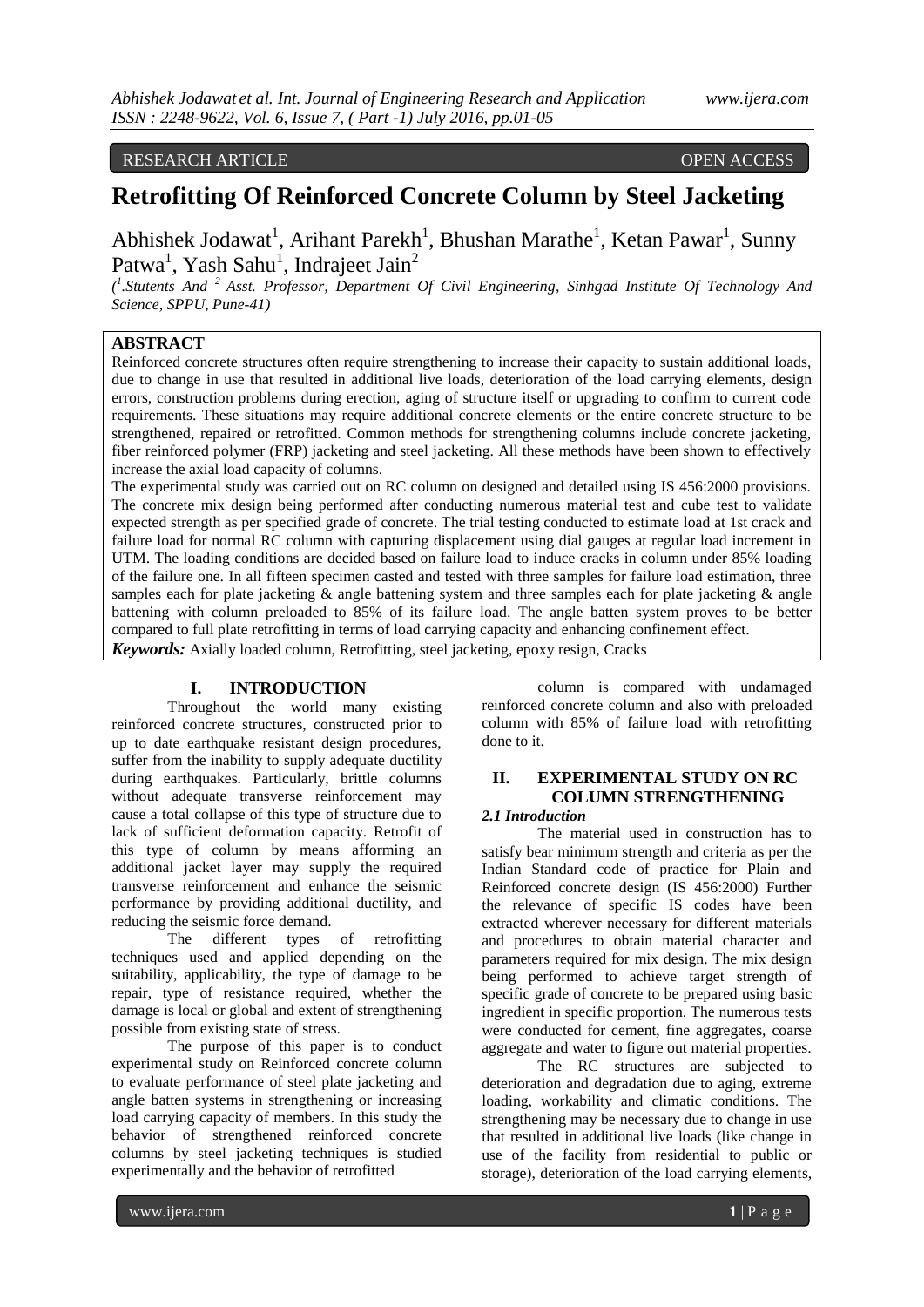design errors, construction problems during erection, aging of structure itself or upgrading to confirm to current code requirements (seismic for example). These situations may require additional concrete elements or the entire concrete structure to be strengthened, repaired or retrofitted. Common methods for strengthening columns include concrete jacketing, fiber reinforced polymer (FRP) jacketing and steel jacketing. All these methods have been shown to effectively increase the axial load capacity of columns. The experimentation involves casting of specimen, trial testing to decide the fate of loading condition, bonding between steel-concrete and fabrication of retrofitting or strengthening technique to be employed. The instrumentation also plays the vital role in evaluation of responses parameters.

#### *2.2 Materials test*

The basic ingredients for concrete is Cement, fine aggregates, coarse aggregate reinforcement steel bars are used in casting of columns. The various tests are performed on above mentioned ingredients or components to satisfy code requirement. Table 2.1 provides proportion for M25 grade mix.

|        | River | Coarse    | Coarse    |       |  |  |
|--------|-------|-----------|-----------|-------|--|--|
| Cement | sand  | Aggregate | Aggregate | Water |  |  |
|        |       | (20mm)    | (10mm)    |       |  |  |
| 382.2  | 662   | 756.6     | 504.4     | 191.6 |  |  |
| kg/m3  | kg/m3 | kg/m3     | kg/m3     | kg/m3 |  |  |
|        | 1.73  | 197       | 1.32      | 0.05  |  |  |

**Table 2.1** Proportion of M25 Grade Mix

#### *2.3 Cube testing*

The RC column are casted in four stages with proper standards and to ensure the required or target strength is achieved the cubes are casted. The standard cubes of 150x150x150 are casted during each stage. The three samples are taken to figure out average strength. The cubes are cured in water bath for 28 days period.

The cube strength is estimated using results obtained from cube testing for each casting stage. The Table 2.2 shows compressive strength and average strength after 28 days. The average strength achieved is satisfactory as it is well above desired grade of M25 and strength is closer to target strength which is considered in mix design calculations.

| Compressive<br>strength |                             |               | Average        |  |
|-------------------------|-----------------------------|---------------|----------------|--|
| (MPa) at age 28 days    |                             |               | Compressive    |  |
|                         |                             |               | Strength (MPa) |  |
|                         | $\mathcal{D}_{\mathcal{A}}$ | $\mathcal{R}$ |                |  |
| 28.70                   | 27.55                       | 28.88         | 28.37          |  |
| 31.11                   | 30.22                       | 30.22         | 30.51          |  |
| 28.44                   | 30.02                       | 29.77         | 29.41          |  |
| 29.33                   | 28.70                       | 28.00         | 28.67          |  |

*2.4 Specimen Details of Column*

| $\frac{1}{2}$ and $\frac{1}{2}$ become the beating of coronal points |                   |  |  |  |  |  |
|----------------------------------------------------------------------|-------------------|--|--|--|--|--|
| Specimen                                                             | Details           |  |  |  |  |  |
| Column size (mm)                                                     | 200×250×1450      |  |  |  |  |  |
| Grade of concrete                                                    | M <sub>25</sub>   |  |  |  |  |  |
| Grade of steel                                                       | Fe415             |  |  |  |  |  |
| Longitudinal                                                         | nos of 12mm       |  |  |  |  |  |
| Reinforcement                                                        | diameter bars     |  |  |  |  |  |
| Lateral Reinforcement                                                | 8mm diameter bars |  |  |  |  |  |
|                                                                      | @190mm spacing    |  |  |  |  |  |

#### *2.5 Testing of retrofitted specimen*

The retrofitted specimens are tested under axial loading for the angle battening system and full plate system for the loading case of 85% and intact cases and also for original columns. The specimens are loaded till failure to estimate strengthening effects on carrying capacity.

### *2.6 Summary*

The material testing performed on different constituents with detailed mix design adhering to standard and specification as per IS standard. The target strength of concrete was achieved with strict supervision and quality control to meet the desired strength i.e. M 25 grade of concrete. Cube testing verified the compressive strength of concrete necessary for M25 grade. The ultimate load capacity was found using IS 456 provisions for short axial column.

The crushing of concrete observed when strain reaches failure limits. The crack initiates dominantly at corners and upper 200mm height from top of column and propagates further downwards. The cracking and crushing is observed on shorter side first and then subsequently on longer side. The load carrying capacity of the specimen is enhanced after retrofitting on intact specimen while for preloaded specimen the strength regain is at least up to ultimate failure capacity of RC column.

## **III. RESULTS AND DISCUSSION**

#### *3.1 Introduction*

In this chapter, experimental results of angle battening and full plate jacketing for different loading conditions adopted are discussed. Average load capacity of retrofitted specimen and original specimen is given in Table 3.1. Also summary of Failure Load Displacement data for all specimen is given in Table 3.2.

#### *3.2 Average load capacity of retrofitted specimen & summary of Failure Load Displacement data for all specimen*

www.ijera.com **2** | P a g e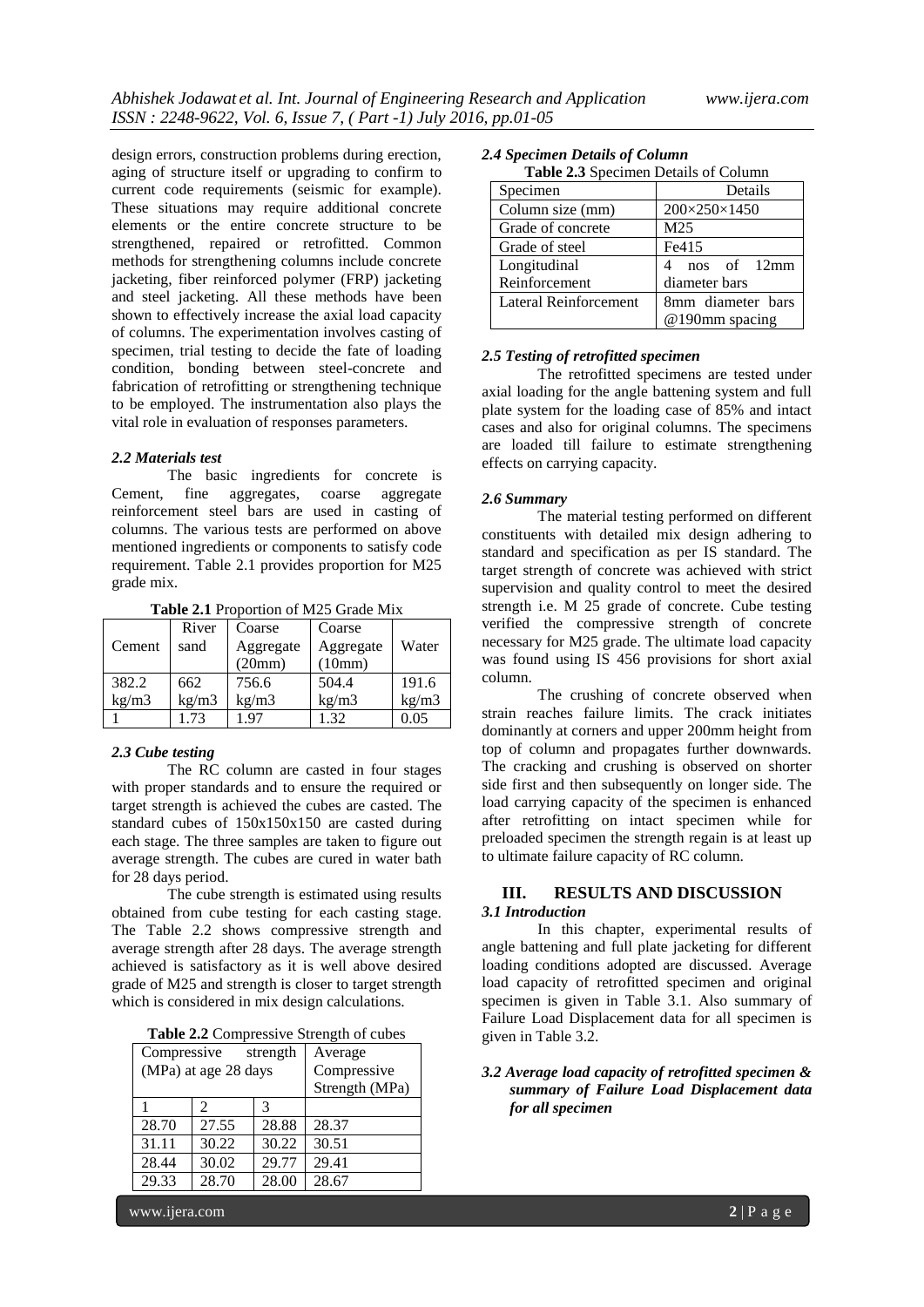| specimen      |                |       |       |       |  |  |  |
|---------------|----------------|-------|-------|-------|--|--|--|
| Specimen      |                | 2     | 3     | Avera |  |  |  |
| Type          |                |       |       | ge    |  |  |  |
| Original      | 1042.          | 1079. | 1156. | 1092. |  |  |  |
| specimen with | 61             | 54    | 06    | 73    |  |  |  |
| angle batten  |                |       |       |       |  |  |  |
| Original      | 1014.          | 986.4 | 965.6 | 985.9 |  |  |  |
| specimen with | 89             | 3     |       |       |  |  |  |
| plate         |                |       |       |       |  |  |  |
| 85% damage    | 967.8          | 916.1 | 937.4 | 940.4 |  |  |  |
| specimen with | 3              | 5     | 8     | 9     |  |  |  |
| angle batten  |                |       |       |       |  |  |  |
| 85% damage    | 868.6          | 849.5 | 848.0 | 855.4 |  |  |  |
| specimen with | $\mathfrak{D}$ | 8     | 5     | 2     |  |  |  |
| plate         |                |       |       |       |  |  |  |
| Original      | 785.1          | 828.2 | 801.1 | 804.1 |  |  |  |
| Specimen      | 4              |       |       | 6     |  |  |  |

## **Table 3.1** Average load capacity of retrofitted

**Table 3.2** Summary of Failure Load Displacement data for all specimen

| S                            | Specimen                               | Fail                     | A.D.      | L.D.              | L.D.  | L.D.              |
|------------------------------|----------------------------------------|--------------------------|-----------|-------------------|-------|-------------------|
| r.                           | Type                                   | ure                      | (mm)      | (150)             | (750) | (750)             |
| N                            |                                        | Loa                      | $\lambda$ |                   |       |                   |
| 0.                           |                                        | d                        |           | 200)              | 200)  | 250)              |
|                              |                                        | (kN)                     |           | (m)               | (m)   | (m)               |
|                              |                                        | $\mathcal{E}$            |           | m)                | m)    | m)                |
| 1                            | column 1                               | 785.<br>14               | 4.38      | 6.12              | 1.88  | 1.78              |
| $\overline{2}$               | column <sub>2</sub>                    | 828.<br>50               | 4.24      | 6.50              | 1.84  | 1.60              |
| 3                            | column 3                               | 801.<br>17               | 4.31      | 6.24              | 1.63  | 1.66              |
| $\overline{4}$               | OCRAB1                                 | 104<br>2.61              | 3.43      | 5.15              | 2.08  | 1.95              |
| 5                            | <b>OCRAB2</b>                          | 115<br>6.06              | 3.70      | 5.61              | 2.64  | 2.57              |
| 6                            | <b>OCRAB 3</b>                         | 107<br>9.54              | 3.58      | 5.03              | 2.70  | 2.57              |
| 7                            | OCRP <sub>1</sub>                      | 101<br>4.89              | 4.17      | 5.32              | 2.42  | 2.02              |
| 8                            | OCRP2                                  | 986.<br>43               | 3.99      | 5.14              | 2.17  | 1.94              |
| 9                            | OCRP3                                  | 965.<br>61               | 3.97      | $\overline{5.12}$ | 2.24  | 1.83              |
| $\mathbf{1}$<br>$\theta$     | 85%<br><b>PLCRAB</b><br>1              | $\overline{967}$ .<br>83 | 4.65      | $\overline{5.89}$ | 2.16  | $\overline{2.01}$ |
| $\mathbf{1}$<br>$\mathbf{1}$ | 85%<br><b>PLCRAB</b><br>$\overline{c}$ | 916.<br>15               | 4.80      | 5.80              | 2.23  | 2.16              |
| 1<br>$\overline{2}$          | 85%<br><b>PLCRAB</b><br>3              | 937.<br>48               | 4.26      | 5.47              | 1.98  | 1.92              |
| 1<br>3                       | 85%<br>PLCRP1                          | 868.<br>62               | 4.70      | 5.78              | 2.25  | 2.07              |
| $\overline{1}$               | 85%                                    | 849.                     | 4.38      | 5.49              | 2.13  | 2.10              |

| PLCRP <sub>2</sub> | 58   |                      |      |
|--------------------|------|----------------------|------|
| 85%                | 848. | $4.48$   5.50   2.05 | 1.90 |
| PLCRP <sub>3</sub> | 05   |                      |      |

#### Where,

OCRAB-Original Column Retrofitted with Angle Battening

OCRP-Original Column Retrofitted with Plate

PLCRAB-Preloaded Column Retrofitted with Angle Battening

PLCRP-Preloaded Column Retrofitted with Plate AD-Axial Displacement

LD-Lateral Displacement





#### *3.3 Summary*

The load deformation curves for axial, lateral at mid height and at 150 mm from top are plotted for various specimen tested with different loading conditions and retrofitting systems to predict and compare the behavior of normal RC column to retrofitted RC column. A sample graph is shown in Fig. 3.1. The angle batten system showed higher strength gain with better confining effect than the thin plate system. The retrofitting system provides lateral confinement, which helps to prevent bulging, early crushing with increase in load carrying capacity in comparison to normal RC column.

## **IV. CONCLUSIONS**

## *4.1 Summary and conclusions*

The present study was undertaken to investigate the behavior of RC columns and also of RC columns retrofitted with steel jacketing systems either with angle batten or full plate systems. The performance of normal RC columns and retrofitted RC columns under axial load for different specimen. The performance and behavior of different specimen are assessed and analyzed with experimental study. The experimental study has showed that strength regain for intact and preloaded specimen. The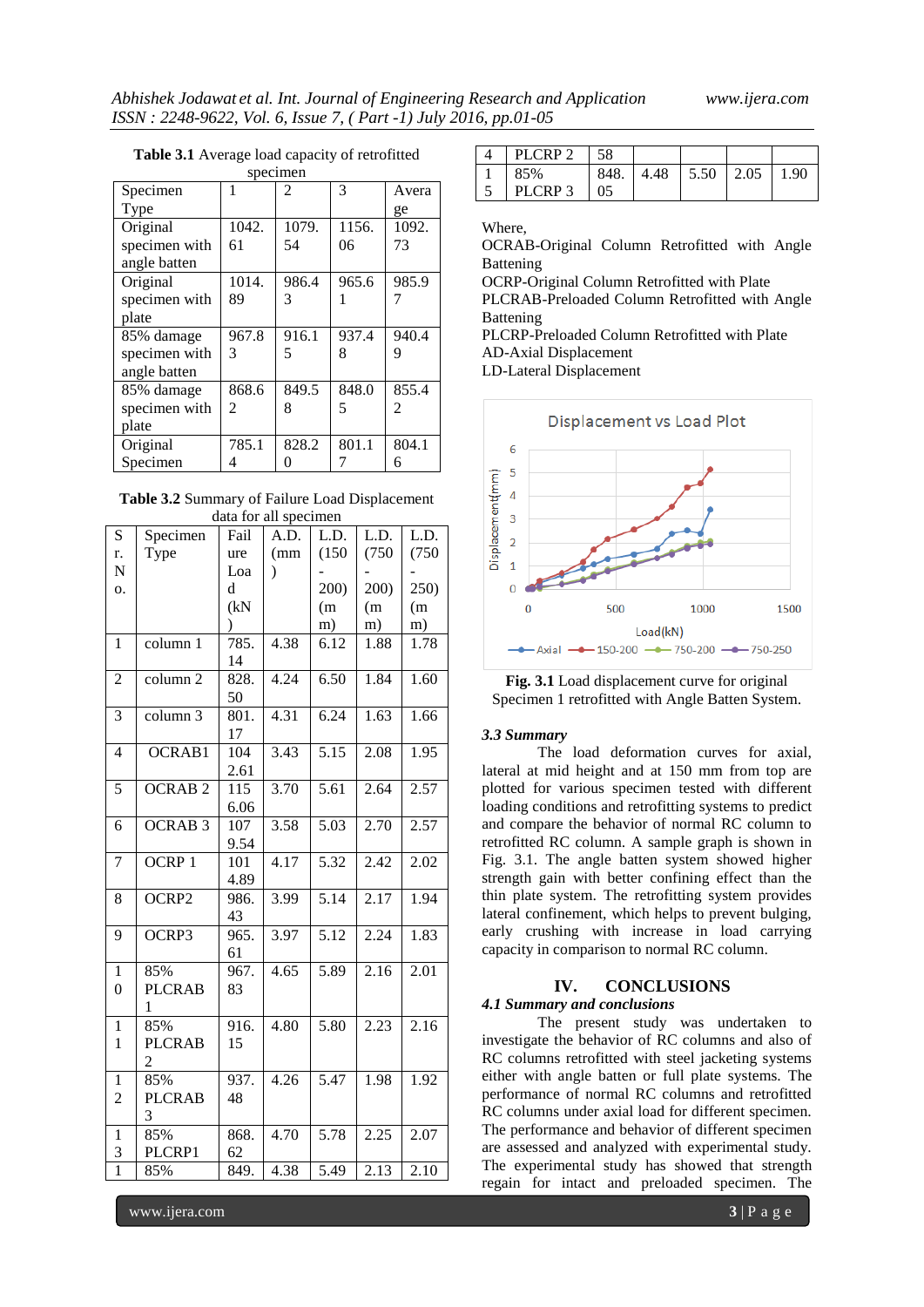preloaded specimen is loaded 85% of failure load. The following conclusions are derived as follows:

- **1.** The strength enhancement for retrofitted specimen compared to normal RC column for different loading condition and structural systems are;
- **a.** The increment in strength for intact specimen retrofitted with angle batten and full plate system are 32% and 22% respectively.
- **b.** The strength is increased for 85% loaded specimen retrofitted with angle batten and full plate system are 16% and 6% respectively.
- **2.** The confinement effect observed as there is decrement in internal deflection for retrofitted specimen compared to normal RC column for different loading condition and structural systems are;
- **a.** The decrement in lateral deflection for original specimen retrofitted with angle batten and full plate system are 16% and 17% respectively.
- **b.** The lateral deflection is increased for 85% loaded specimen retrofitted with angle batten and full plate system are 9% and 11% respectively.
- **3.** The increment in axial deflection for retrofitted specimen compared to normal RC column for different loading condition and structural systems are
- **a.** The decrement in axial deflection for original specimen retrofitted with angle batten and full plate system are 16% & 6% respectively.
- **b.** The axial deflection is increased for 85% loaded specimen retrofitted with angle batten and full plate system are 7% & 6% respectively.
- **4.** The angle batten system proves to be better compared to full plate retrofitting in terms of load carrying capacity and enhancing confinement effect.
- **5.** The crack filler helps to bind crack portion forming strong bond while bonding chemical helps in confining and adhering effect so that composite section have monolithic behavior.
- **6.** The retrofitted specimen shows higher ductility compare to normal RC column as it shows enhanced behavior after yield displacement or yielding.

## *4.2 Scope of future work*

- **1.** The advance instrumentation scheme can be deploy to capture the response of structure in scientific manner.
- **2.** The experimentation can be performed for eccentric loading as in case of accidental load, the load may not be purely axial.
- **3.** The parametric study can be performed to figure out optimum batten spacing in case of angle batten and optimum length required in case of plate bonding system.

**4.** The parametric study can be performed to estimate optimum size and thickness of angle and batten in case of angle batten and optimum thickness required in case of plate bonding system.

## **REFERENCES**

## **Journal Papers:**

- [1]. S. Sasmal, K. Ramanjaneyulu, B. Novak, V. Srinivas, K.S.Kumar, C.Korkowski, C. Rochm, N. Lakshmanan and N.R. Iyer (2011), *"Seismic retrofitting of nonductile beam-column sub-assemblage using FRP wrapping and steel plate jacketing"*, Construction and Building Materials, 25, 175-182
- [2]. S. Altin, O. Anilant, M.E. Kara (2005) *"Improving shear capacity of existing RC beams using external bonding of steel plates",* Engineering Structures, 27, 781- 791.
- [3]. A.M. Tarabiaand, H.F. Albakry (2014) *"Strengthening of RC columns by steel angles and strip",* Alexandria Engineering Journal.
- [4]. K. Al-Deen, I. Bsis (2005), *"Retrofitting of Square Reinforced Concrete Columns subjected to Concentric Axial Loading with Steel Jackets"*, C.E.O., Al-Eman Housing Company
- [5]. P. Rocha, P. Delgado, N. Vila-Pouca, A. Arede, A. Costa and R. Delgado (2008), *"Retrofit techniques for Cyclic behavior improvement of RC columns"* The 14th World Conference on Earthquake Engineering, October 12-17, Beijing, China.
- [6]. M.F. Belal, H.M. Mohamed and S.A. Morad (2014) *"Behavior of reinforced concrete columns strengthened by steel jacket"*, HBRC Journal.
- [7]. A. Ismail (2014) *"Non linear static analysis of a retrofitted reinforced concrete building",* HBRC Journal 10, 100-107.
- [8]. M.K. Elsamny, A.A. Hussein, A.M. Nafie and M.K. Abd-Elhamed (2013), *"Experimental study of Eccentrically Loaded Columns Strengthened Using a Steel Jacketing Technique",* World Academy of Science, Engineering and Technology International Journal of Civil, Structural Construction and Architectural Engineering Vol. 7, No. 12
- [9]. G. Campione (2012*) "Strength and ductility of R.C. columns strengthened with steel angles and battens"*, Construction and Building Materials 35, 800-807.
- [10]. F. Colomb, H. Tobbi, E. Ferrier, P.